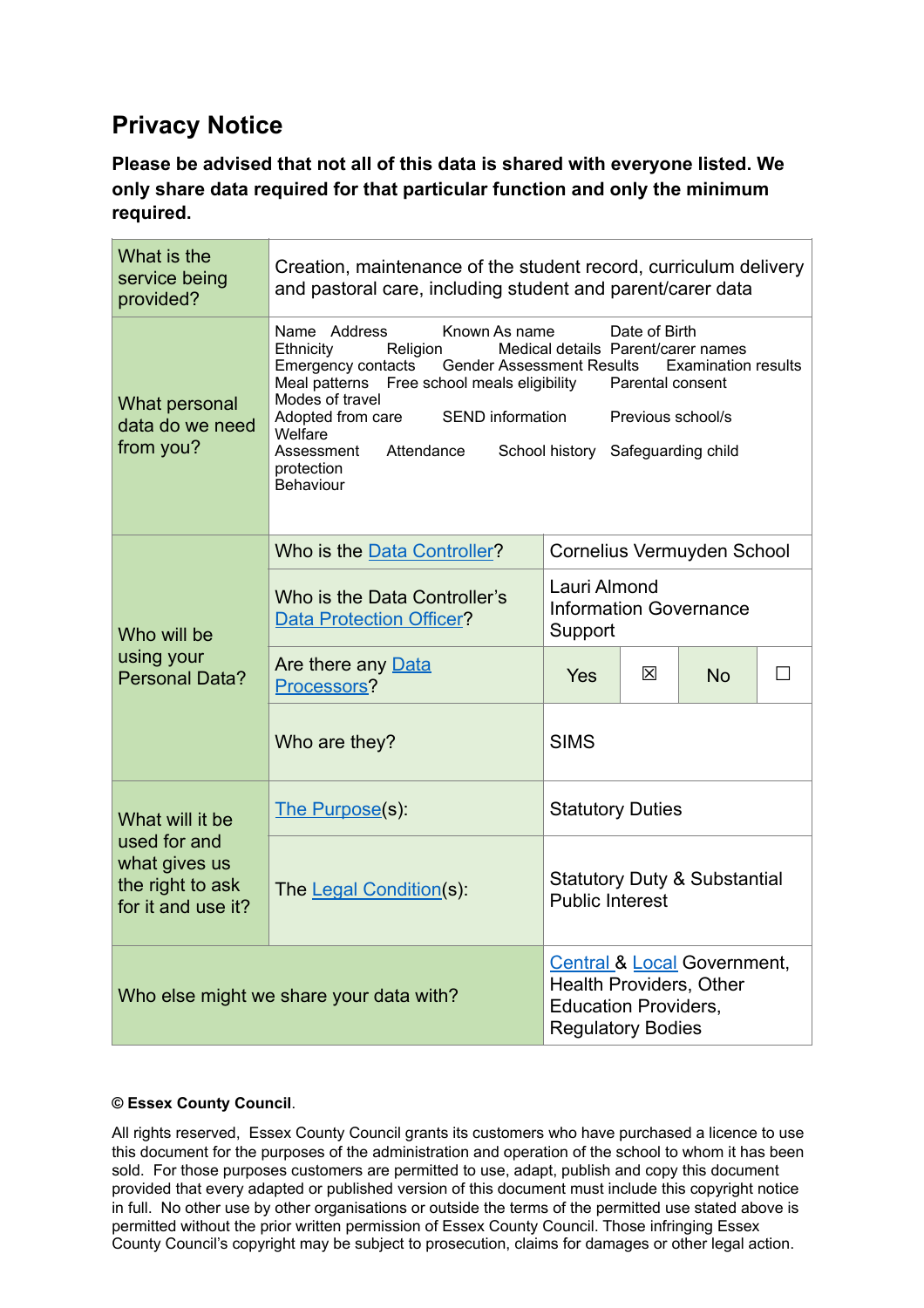| Will your data be stored in or accessible from<br>countries with no UK-equivalent Privacy Law<br>protections?        |                                                                                          |   |                 | <b>NO</b>                                                                                                                                                                         |                |        |                 |     |
|----------------------------------------------------------------------------------------------------------------------|------------------------------------------------------------------------------------------|---|-----------------|-----------------------------------------------------------------------------------------------------------------------------------------------------------------------------------|----------------|--------|-----------------|-----|
| How long will<br>your data be<br>kept?                                                                               | When will it stop being used?                                                            |   |                 | When the student transfers to<br>another education setting, e.g.<br>another school                                                                                                |                |        |                 |     |
|                                                                                                                      | How long after this will it be<br>deleted?                                               |   |                 | 9 years after the student has<br>left the school unless special<br>circumstances apply                                                                                            |                |        |                 |     |
| Our use of the<br>data will be<br>subject to your<br>legal rights (mark<br>if applicable):                           | Inform                                                                                   | 区 | <b>Access</b>   | 区                                                                                                                                                                                 | <b>Rectify</b> | 図      | <b>Erase</b>    | Ш   |
|                                                                                                                      | <b>Restrict</b>                                                                          | ப | <b>Portable</b> | $\Box$                                                                                                                                                                            | <b>Object</b>  | $\Box$ | <b>Automate</b> | - 1 |
| As you are giving<br>us your data<br>directly:                                                                       | This is the reason why we are<br>allowed to ask for it and use it:                       |   |                 | <b>Statutory Duty</b>                                                                                                                                                             |                |        |                 |     |
|                                                                                                                      | This is what could happen if<br>you refused to let us use your<br>data for this purpose: |   |                 |                                                                                                                                                                                   | N/A            |        |                 |     |
| As you are not<br>giving your data<br>directly to us:                                                                | This is who is giving us your<br>personal data:                                          |   |                 | <b>Local Authority or previous</b><br>education setting                                                                                                                           |                |        |                 |     |
|                                                                                                                      | This is a source of personal<br>data open to anyone                                      |   |                 |                                                                                                                                                                                   | Yes            | $\Box$ | <b>No</b>       | 区   |
|                                                                                                                      | These are the categories of<br>personal data being given to us                           |   |                 | Basic demographics, including<br>unique ID, name, address,<br>date of birth, gender, parental<br>contact details, ethnicity,<br>language, educational<br>attainment & attendance. |                |        |                 |     |
| Visit the following links for more information about Privacy Law, our<br>obligations and your Rights:                |                                                                                          |   |                 |                                                                                                                                                                                   |                |        |                 |     |
| The ICO Guide to the General Data Protection Regulations 2016<br><b>The General Data Protection Regulations 2016</b> |                                                                                          |   |                 |                                                                                                                                                                                   |                |        |                 |     |
| If you have concerns over the way we are asking for or using your personal                                           |                                                                                          |   |                 |                                                                                                                                                                                   |                |        |                 |     |

**data, please raise the matter with our Data Protection Officer by the following means:**

## **© Essex County Council**.

All rights reserved, Essex County Council grants its customers who have purchased a licence to use this document for the purposes of the administration and operation of the school to whom it has been sold. For those purposes customers are permitted to use, adapt, publish and copy this document provided that every adapted or published version of this document must include this copyright notice in full. No other use by other organisations or outside the terms of the permitted use stated above is permitted without the prior written permission of Essex County Council. Those infringing Essex County Council's copyright may be subject to prosecution, claims for damages or other legal action.